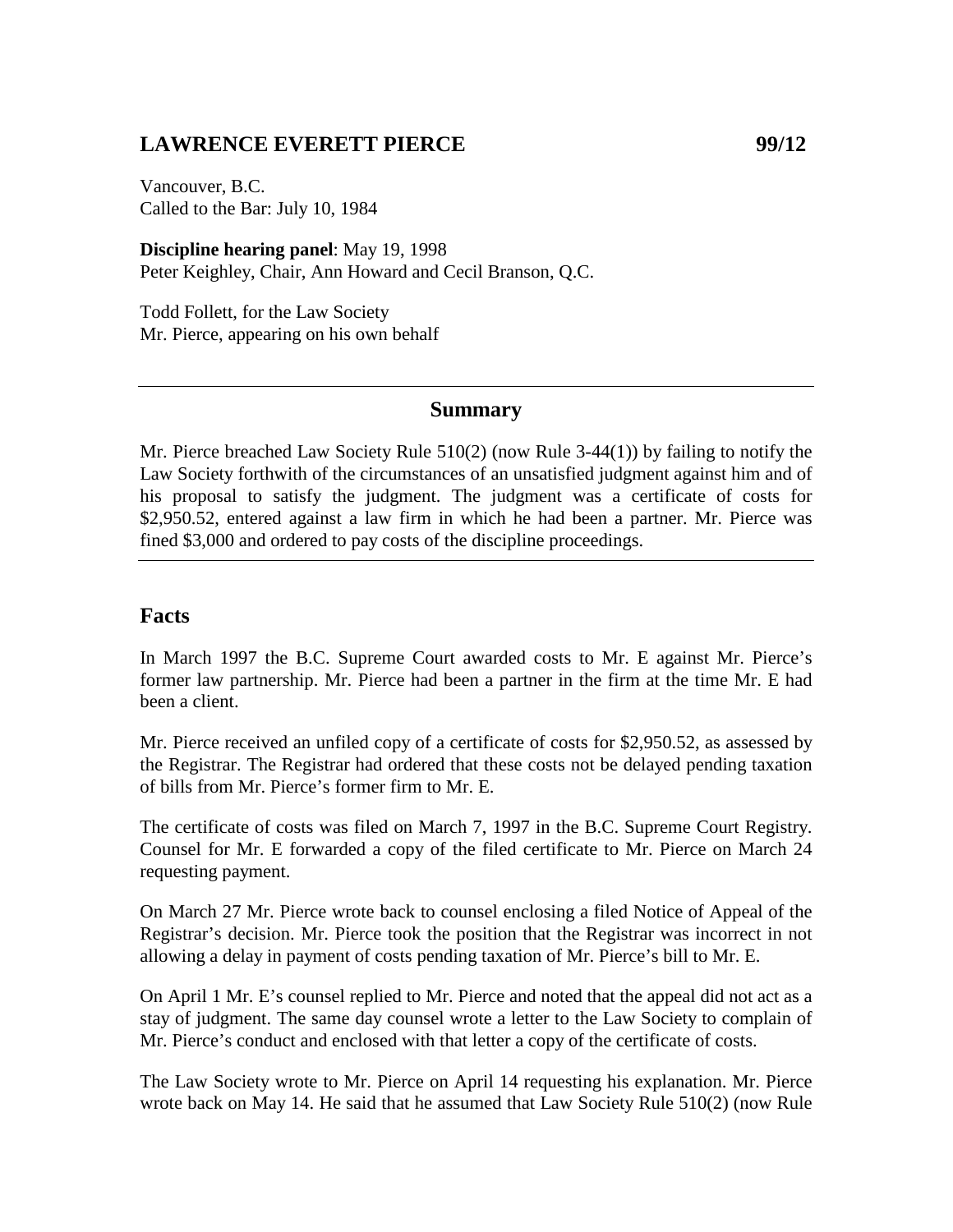$3-44(1)$ ) did not apply since the certificate of costs was not a monetary judgment against him personally, but against his firm.

Rule 510(2) read:

A member against whom a monetary judgment is entered and who does not satisfy the judgment within 7 days after the date of entry has failed to meet a minimum standard of financial responsibility and shall forthwith notify the Secretary in writing of:

(a) the circumstances of the judgment, including whether the judgment creditor is a client or former client of the member, and

(b) his or her proposal for satisfying the judgment,

whether or not an appeal respecting the judgment has been commenced.

Mr. Pierce satisfied the judgment on June 26, 1997.

## **Decision**

Mr. Pierce contravened Rule 510(2) in failing to notify the Law Society of the circumstances of an unsatisfied judgment against him and of his proposal for satisfying the judgment.

The panel found that Rule 510 required a lawyer to provide a proposal for settlement of a judgment in a timely manner, which is essential to allowing the Law Society to determine at an early date the ability of the lawyer to meet his or her financial obligations. Mr. Pierce, in delaying six weeks to communicate with the Society in this regard, did not comply with the Rule.

The hearing panel disagreed with Mr. Pierce's position that he need not comply with Rule 510(2) because the judgment was against his firm rather than against him personally. The panel found that a partner in a law firm is jointly and, in some cases, severally liable for partnership debts. A lawyer serves as agent for his or her partners and may report to the Society as required by Rule 510(2). The panel further found that Rule 510 did not draw a distinction between personal and practice debts.

# **Penalty**

The hearing panel ordered that Mr. Pierce pay:

- 1. a \$3,000 fine; and
- 2. \$1,631 as costs of the disciplinary proceedings.